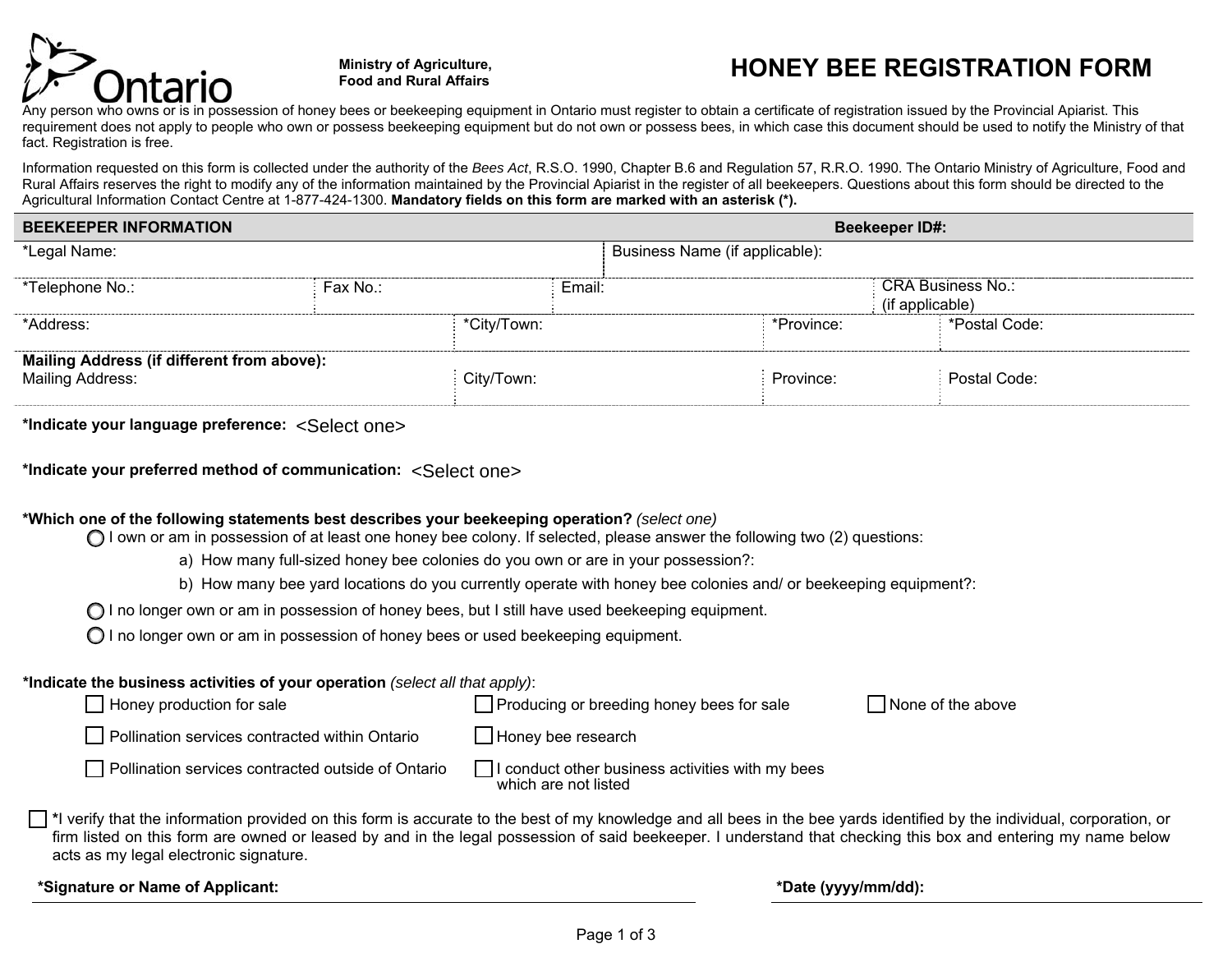## **PERMISSIONS**

#### **Information Sharing with the Ontario Beekeepers' Association:**

You have the opportunity to consent to sharing your name, address, telephone number, and email address with the Ontario Beekeepers' Association for the purpose of being subscribed to the Ontario Beekeepers' Association electronic newsletter and to provide general contact information to the Association. If you would like to permit this sharing of information, please indicate your consent here.



#### **Information Sharing with the Provincial Premises Registry:**

If you indicated that you are carrying out a business activity involving honey production for sale, pollination services within or outside of Ontario, producing honey bees for sale, honey bee research in a professional capacity (e.g. for an educational institution), or you are carrying out other business activities with your bees, you have the opportunity to consent to having the information provided in this form shared with the Provincial Premises Registry for the purposes of obtaining a Premises Identification Number. If you would like to permit this sharing of information, please indicate your consent here acknowledging and agreeing to the terms and conditions of the Provincial Premises Registry consent statement. The consent statement can be found online at https://www.ontariopid.com/en-CA/StartRegistration/.

Yes ( ) No

#### **INFORMATION ON BEE YARDS**

If you need assistance identifying the location of your bee yard(s), please use AgMaps (http://www.ontario.ca/agmaps). AgMaps is an interactive online mapping tool that provides location information, such as GPS coordinates, lot and concession, roll number and more.

| Bee Yard #:                                                                                                                                                                                                     |                                                 | <b>Bee Yard Name:</b>                                   |      | *Which of the following statements<br>best describes this bee yard?<br>(select one) |           | $\bigcirc$ Yard currently has bees or will have bees.<br>$\bigcirc$ Yard has equipment, but no bees.<br>◯ Yard does not have bees or equipment. |  |  |
|-----------------------------------------------------------------------------------------------------------------------------------------------------------------------------------------------------------------|-------------------------------------------------|---------------------------------------------------------|------|-------------------------------------------------------------------------------------|-----------|-------------------------------------------------------------------------------------------------------------------------------------------------|--|--|
|                                                                                                                                                                                                                 | *Number of Full-Sized Colonies:<br>Premises ID: |                                                         |      | Assessment Roll Number:                                                             |           |                                                                                                                                                 |  |  |
| *Bee Yard Address:                                                                                                                                                                                              |                                                 | *Town/City:                                             |      | Postal Code:<br>*Province:                                                          |           |                                                                                                                                                 |  |  |
| Emergency/Fire No. (e.g. 1215):                                                                                                                                                                                 |                                                 | Concession:                                             | Lot: | Part Lot:                                                                           |           | GPS Coordinates (Use decimal degrees format, e.g. 45.000000):                                                                                   |  |  |
|                                                                                                                                                                                                                 |                                                 |                                                         |      |                                                                                     | Latitude: | Longitude:                                                                                                                                      |  |  |
| Location of colonies in this bee yard:                                                                                                                                                                          |                                                 |                                                         |      |                                                                                     |           |                                                                                                                                                 |  |  |
| <b>Landowner Information:</b><br>*First Name:                                                                                                                                                                   |                                                 | *Surname:                                               |      | Telephone No.:                                                                      |           | Email:                                                                                                                                          |  |  |
| Return the completed honey bee registration form by mail, email or fax to:<br><b>Mail:</b> Provincial Apiarist<br>Animal Health & Welfare Branch<br>1 Stone Road West, 5th Floor, NW<br>Guelph, Ontario N1G 4Y2 |                                                 | Ontario Ministry of Agriculture, Food and Rural Affairs |      | <b>Email:</b> $a$ <i>piary@ontario.ca</i>                                           |           | (519) 826-4375<br>Fax:                                                                                                                          |  |  |